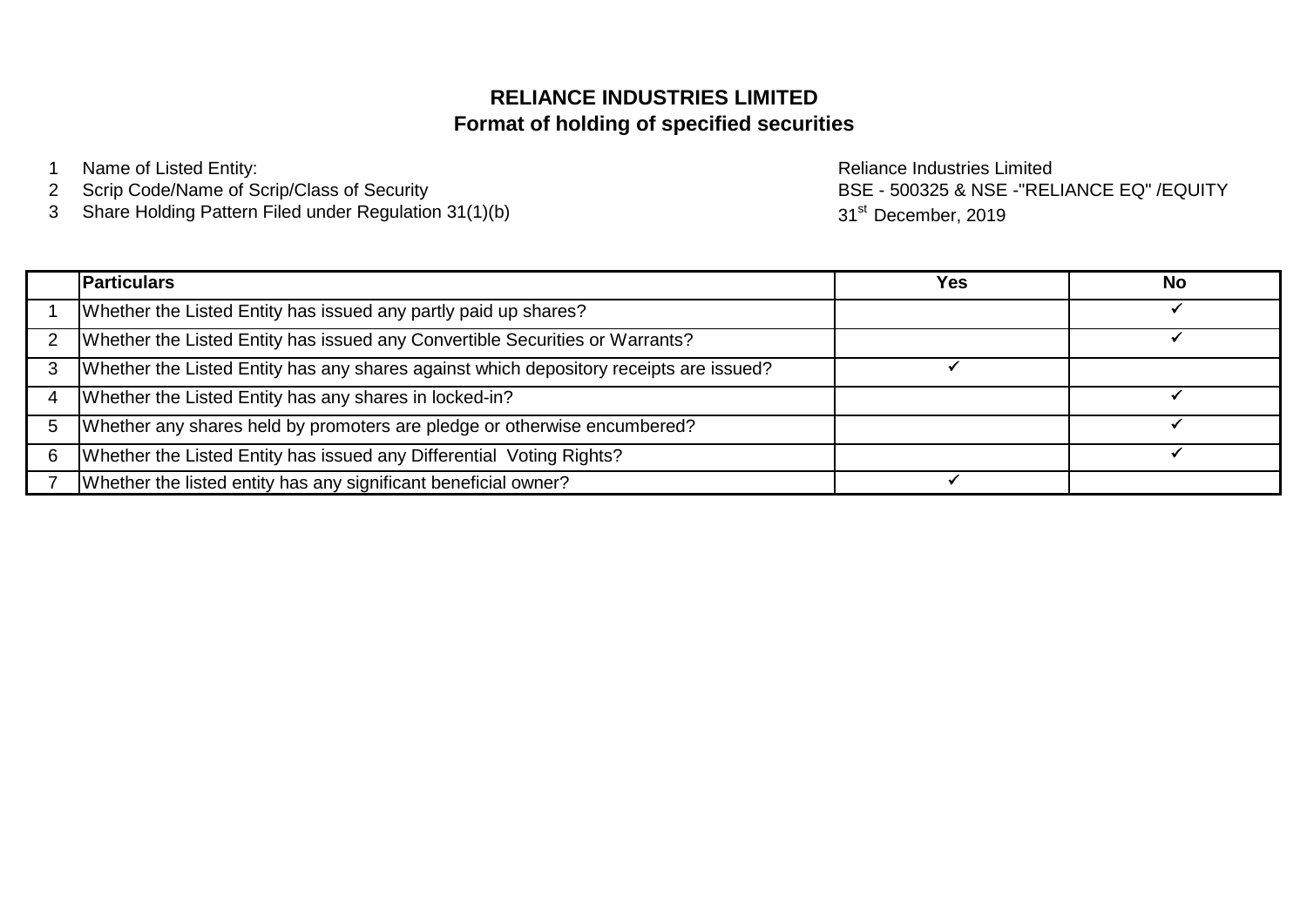### **RELIANCE INDUSTRIES LIMITED Table I - Summary Statement holding of specified securities**

| Category | Category of shareholder             | Nos. of      | No. of fully paid | No. of Partly | No. of         | Total nos.                       | Shareholding       |                      |                         | Number of Voting Rights held in each class of |            |               | No. of Shares   Shareholding, as   Number of Locked |     |                | <b>Number of Shares</b> |           | Number of                          |
|----------|-------------------------------------|--------------|-------------------|---------------|----------------|----------------------------------|--------------------|----------------------|-------------------------|-----------------------------------------------|------------|---------------|-----------------------------------------------------|-----|----------------|-------------------------|-----------|------------------------------------|
|          |                                     | shareholders | up equity shares  | paid-up       | shares         | shares held                      | as a % of          |                      |                         | securities (IX)                               |            | Underlying    | a % assuming full                                   |     | in shares(XII) |                         |           | pledged or otherwise equity shares |
|          |                                     |              | held              | equity shares | underlying     | (VII)                            | total no. of       |                      |                         |                                               |            | Outstanding   | conversion of                                       |     |                | encumbered(XIII)        |           | held in                            |
|          |                                     |              | (IV)              | held          |                | (V) Depository $= (IV)+(V)+(VI)$ | shares             |                      |                         |                                               |            | convertible   | convertible                                         |     |                |                         |           | dematerialize                      |
|          |                                     |              |                   |               | Receipts       |                                  | <i>(calculated</i> |                      |                         |                                               |            | securities    | securities (as a                                    |     |                |                         |           | d form (XIV)                       |
|          |                                     |              |                   |               | (VI)           |                                  | as per SCRR,       |                      | <b>Number of Voting</b> |                                               | Total as a | (including    | percentage of                                       | No. | As a % of      | No.                     | As a % of |                                    |
|          |                                     |              |                   |               |                |                                  | 1957) (VIII)       |                      | Rights                  |                                               | % of       | Warrants) (X) | diluted share                                       |     | total          | (a)                     | total     |                                    |
|          |                                     |              |                   |               |                |                                  | As a % of          |                      |                         |                                               | $(A+B+C)$  |               | capital) (XI)=                                      |     | Shares         |                         | Shares    |                                    |
|          |                                     |              |                   |               |                |                                  | $(A+B+C2)$         | Class X              | Class                   | Total                                         |            |               | $(VII)+(X)$ As a % of                               |     | held (b)       |                         | held (b)  |                                    |
|          |                                     |              |                   |               |                |                                  |                    | (Equity)             |                         |                                               |            |               | $(A+B+C2)$                                          |     |                |                         |           |                                    |
|          |                                     |              |                   |               |                |                                  |                    |                      |                         |                                               |            |               |                                                     |     |                |                         |           |                                    |
| (A)      | Promoter & Promoter Group           | 52           | 309 80 84 968     |               |                | 0 309 80 84 968                  |                    | 50.03 309 80 84 968  |                         | 309 80 84 968                                 | 48.87      |               | 50.03                                               |     | 0.00           |                         | 0.00      | 309 80 84 968                      |
| (B)      | Public                              | 23 09 426    | 309 42 27 792     |               |                | 0 309 42 27 792                  |                    | 49.97 309 42 27 792* |                         | 309 42 27 792*                                | 48.81      |               | 49.97                                               |     | 0.00           | <b>NA</b>               | <b>NA</b> | 302 51 17 073                      |
|          | Non Promoter-Non Public             |              |                   |               |                |                                  |                    |                      |                         |                                               |            |               |                                                     |     |                |                         |           |                                    |
|          | (C1) Shares underlying DRs          |              |                   |               | 0 14 68 90 770 | 14 68 90 770                     | <b>NA</b>          | 14 68 90 770         |                         | 14 68 90 770                                  | 2.32       |               | <b>NA</b>                                           |     | 0.00           | <b>NA</b>               | NA.       | 14 68 57 470                       |
|          | (C2) Shares held by Employee Trusts |              |                   |               |                |                                  | 0.00               |                      |                         |                                               | 0.00       |               | 0.00                                                |     | 0.00           | <b>NA</b>               | <b>NA</b> |                                    |
|          |                                     |              |                   |               |                |                                  |                    |                      |                         |                                               |            |               |                                                     |     |                |                         |           |                                    |
|          | Total                               | 23 09 479    | 619 23 12 760     |               |                | 0 14 68 90 770 633 92 03 530     | 100.00             | 633 92 03 530        |                         | 633 92 03 530                                 | 100.00     |               | 100.00                                              |     | 0.00           | 0.00                    | 0.00      | 627 00 59 511                      |

NA denotes "Not Applicable"

\* Includes 76 01 325 shares held in the Unclaimed Suspense Account and 3 32 32 869 shares held by Investor Education and Protection Fund (IEPF) Authority on which voting rights are frozen.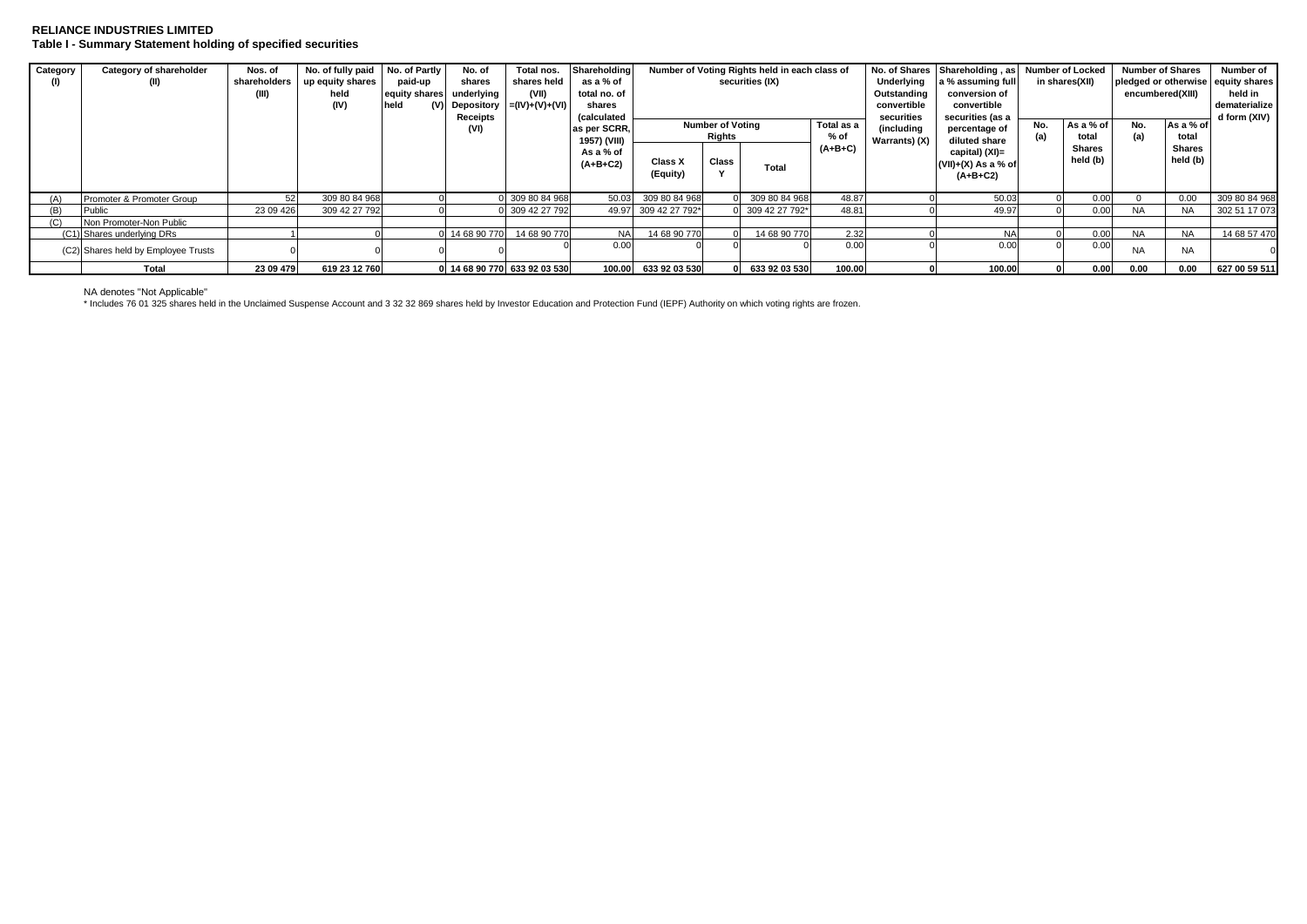#### **RELIANCE INDUSTRIES LIMITED Table II - Statement showing shareholding pattern of the Promoter and Promoter Group**

| (A)        | Category & Name of the shareholders (I)                                                                                                                                     | Nos. of<br>shareholder<br>(III) | No. of fully<br>paid up equity<br>shares held<br>(IV) | No. of Partly<br>paid-up equity<br>shares held<br>(V) | No. of shares<br>underlying<br><b>Depository</b><br><b>Receipts (VI)</b> | Total nos.<br>shares held<br>(VII)=<br>$(IV)+(V)+(VI)$ | Shareholding % Number of Voting Rights held in each class of<br>calculated as<br>per SCRR, 1957<br>As a % of |                      |            | securities (IX)                |                 | No. of Shares<br>Underlying<br>Outstanding<br>convertible<br>securities | Shareholding, as a %<br>assuming full<br>conversion of<br>convertible securities |        | Number of<br>Locked in<br>shares(XII) |          | <b>Number of Shares</b><br>pledged or<br>otherwise<br>encumbered(XIII) | Number of<br>equity shares<br>held in<br>lematerialized |
|------------|-----------------------------------------------------------------------------------------------------------------------------------------------------------------------------|---------------------------------|-------------------------------------------------------|-------------------------------------------------------|--------------------------------------------------------------------------|--------------------------------------------------------|--------------------------------------------------------------------------------------------------------------|----------------------|------------|--------------------------------|-----------------|-------------------------------------------------------------------------|----------------------------------------------------------------------------------|--------|---------------------------------------|----------|------------------------------------------------------------------------|---------------------------------------------------------|
|            |                                                                                                                                                                             |                                 |                                                       |                                                       |                                                                          |                                                        | (A+B+C2)(VIII)                                                                                               |                      |            | <b>Number of Voting Rights</b> | <b>Total as</b> | (including                                                              | (as a percentage of<br>diluted share capital)                                    | No.(a) | As a % No. (a)                        |          | As a % of                                                              | form (XIV)                                              |
|            |                                                                                                                                                                             |                                 |                                                       |                                                       |                                                                          |                                                        |                                                                                                              | Class<br>X(Equity)   | Class<br>Y | Total                          | a % of<br>Total | Warrants) (X)                                                           | $(XI) = (VII)+(X)$ as a % of                                                     |        | of tota<br><b>Shares</b>              |          | total Shares<br>held (b)                                               |                                                         |
|            |                                                                                                                                                                             |                                 |                                                       |                                                       |                                                                          |                                                        |                                                                                                              |                      |            |                                | Voting          |                                                                         | $(A+B+C2)$                                                                       |        | held (b)                              |          |                                                                        |                                                         |
|            |                                                                                                                                                                             |                                 |                                                       |                                                       |                                                                          |                                                        |                                                                                                              |                      |            |                                | rights          |                                                                         |                                                                                  |        |                                       |          |                                                                        |                                                         |
|            | $(1)$ Indian<br>(a) Individuals/Hindu undivided Family                                                                                                                      |                                 |                                                       |                                                       |                                                                          |                                                        |                                                                                                              |                      |            |                                |                 |                                                                         |                                                                                  |        |                                       |          |                                                                        |                                                         |
|            | Mukesh D Ambani                                                                                                                                                             |                                 | 72 31 692                                             |                                                       |                                                                          | 72 31 692                                              | 0.12                                                                                                         | 72 31 692            |            | 72 31 692                      | 0.11            |                                                                         | 0.12                                                                             |        | 0.00                                  |          | 0.00                                                                   | 72 31 692                                               |
|            | Nita M Amhani                                                                                                                                                               |                                 | 67 96 292                                             |                                                       |                                                                          | 67 96 292                                              | 0.11                                                                                                         | 67 96 292            |            | 67 96 292                      | 0.11            |                                                                         | 0.11                                                                             |        | 0.00                                  |          | 0.00                                                                   | 67 96 292                                               |
|            | sha M Ambani                                                                                                                                                                |                                 | 67 28 780                                             |                                                       |                                                                          | 67 28 780                                              | 0.11                                                                                                         | 67 28 780            |            | 67 28 780                      | 0.11            |                                                                         | 0.11                                                                             |        | 0.00                                  |          | 0.00                                                                   | 67 28 780                                               |
|            | Akash M Ambani                                                                                                                                                              |                                 | 67 26 380<br>2 00 000                                 |                                                       |                                                                          | 67 26 380<br>2 00 00                                   | 0.11<br>0.00                                                                                                 | 67 26 380<br>2 00 00 |            | 67 26 380<br>2 00 000          | 0.11<br>0.00    |                                                                         | 0.11<br>0.0(                                                                     |        | 0.00<br>0.00                          |          | 0.00<br>0.00                                                           | 67 26 380<br>2 00 00                                    |
|            | Anant M Ambani<br>K D Ambani                                                                                                                                                |                                 | 146 62 148                                            |                                                       |                                                                          | 146 62 148                                             | 0.24                                                                                                         | 1 46 62 148          |            | 1 46 62 148                    | 0.23            |                                                                         | 0.24                                                                             |        | 0.00                                  |          | 0.00                                                                   | 1 46 62 148                                             |
| (b)        | Central Government/ State Government(s)                                                                                                                                     |                                 |                                                       |                                                       |                                                                          |                                                        |                                                                                                              |                      |            |                                |                 |                                                                         |                                                                                  |        |                                       |          |                                                                        |                                                         |
| $\epsilon$ | Financial Institutions/ Banks                                                                                                                                               |                                 |                                                       |                                                       |                                                                          |                                                        |                                                                                                              |                      |            |                                |                 |                                                                         |                                                                                  |        |                                       |          |                                                                        |                                                         |
| (d)        | Any Other (specify)                                                                                                                                                         |                                 |                                                       |                                                       |                                                                          |                                                        |                                                                                                              |                      |            |                                |                 |                                                                         |                                                                                  |        |                                       |          |                                                                        |                                                         |
|            | ) Bodies Corporate<br>Devarshi Commercials LLP                                                                                                                              |                                 | 71 08 00 410                                          |                                                       |                                                                          | 71 08 00 410                                           | 11.48                                                                                                        | 71 08 00 410         |            | 71 08 00 410                   | 11.21           |                                                                         | 11.48                                                                            |        | 0 <sub>0</sub>                        |          | 0.00                                                                   | 71 08 00 410                                            |
|            | Srichakra Commercials LLP                                                                                                                                                   |                                 | 68 88 95 274                                          |                                                       |                                                                          | 68 88 95 274                                           | 11 13                                                                                                        | 68 88 95 274         |            | 68 88 95 274                   | 10.87           |                                                                         | 11.1                                                                             |        | 0.00                                  |          | 0.00                                                                   | 68 88 95 274                                            |
|            | Karuna Commercials LLP                                                                                                                                                      |                                 | 50 81 66 996                                          |                                                       |                                                                          | 50 81 66 996                                           | 8.21                                                                                                         | 50 81 66 996         |            | 50 81 66 996                   | 8.02            |                                                                         | 8.21                                                                             |        | 0.00                                  |          | 0.00                                                                   | 50 81 66 996                                            |
|            | <b>Tattvam Enterprises LLP</b><br>Abhavaprada Enterprises LLP                                                                                                               |                                 | 43 14 31 608                                          | $\Omega$                                              |                                                                          | 43 14 31 608                                           | 6.97<br>0.00                                                                                                 | 43 14 31 608         |            | 43 14 31 608                   | 6.81<br>0.00    |                                                                         | 6.97<br>0.00                                                                     |        | 0.00<br>0.00                          |          | 0.00<br>0.00                                                           | 43 14 31 608                                            |
|            | Adisesh Enterprises LLP                                                                                                                                                     |                                 | <b>200</b><br>200                                     |                                                       |                                                                          | 200                                                    | 0.00                                                                                                         | 200<br>200           |            | 200<br>200                     | 0.00            |                                                                         | 0.00                                                                             |        | 0.00                                  |          | 0.00                                                                   | 200<br>200                                              |
|            | Ajitesh Enterprises LLP                                                                                                                                                     |                                 | 200                                                   |                                                       |                                                                          | 200<br>200                                             | 0.00                                                                                                         | 200                  |            | 200                            | 0.00            |                                                                         | 0.0(                                                                             |        | 0.00                                  |          | 0.00                                                                   | 200                                                     |
|            | Badri Commercials LLP                                                                                                                                                       |                                 | 200                                                   |                                                       |                                                                          | 200                                                    | 0.00                                                                                                         | 200                  |            | 200                            | 0.00            |                                                                         | 0.00                                                                             |        | 0.00                                  |          | 0.00                                                                   | 200                                                     |
|            | <b>Bhuvanesh Enterprises LLP</b>                                                                                                                                            |                                 | 200                                                   | $\Omega$                                              |                                                                          | 200                                                    | 0.00                                                                                                         | 200                  |            | 200                            | 0.00<br>0.00    |                                                                         | 0.00                                                                             |        | 0.00                                  |          | 0.00                                                                   | 200                                                     |
|            | Chakradhar Commercials LLP<br>Chakresh Enterprises LLP                                                                                                                      |                                 | 200<br>200                                            |                                                       |                                                                          | 200<br>200                                             | 0.00<br>0.00                                                                                                 | 200<br>200           |            | 200<br>200                     | 0.00            |                                                                         | 0.0(<br>0.00                                                                     |        | 0.00<br>0.00                          |          | 0.00<br>0.00                                                           | 200<br>200                                              |
|            | Chhatrabhuj Enterprises LLF                                                                                                                                                 |                                 | 200                                                   |                                                       |                                                                          | 200                                                    | 0.00                                                                                                         | 200                  |            | 200                            | 0.00            |                                                                         | 0.00                                                                             |        | 0.00                                  |          | 0.00                                                                   |                                                         |
|            | Harinarayan Enterprises LLP                                                                                                                                                 |                                 | 200                                                   | $\Omega$                                              |                                                                          | 200                                                    | 0.00                                                                                                         | 200                  |            | 200                            | 0.00            |                                                                         | 0.0(                                                                             |        | 0.0(                                  |          | 0.00                                                                   | $\frac{200}{200}$                                       |
|            | Kankhal Trading LLP                                                                                                                                                         |                                 | 200                                                   |                                                       |                                                                          | 200                                                    | 0.00                                                                                                         | 200                  |            | 200                            | 0.00            |                                                                         | 0.00                                                                             |        | 0.00                                  |          | 0.00                                                                   | 200                                                     |
|            | Pavana Enterprises LLP                                                                                                                                                      |                                 | 200                                                   | $\Omega$                                              |                                                                          | 200                                                    | 0.00<br>0.00                                                                                                 | 200                  |            | 200<br>200                     | 0.00<br>0.00    |                                                                         | 0.00                                                                             |        | 0.00<br>0.00                          |          | 0.00<br>0.00                                                           | 200<br>200                                              |
|            | Pitambar Enterprises LLP<br>Rishikesh Enterprises LLP                                                                                                                       |                                 | 200<br>200                                            |                                                       |                                                                          | 200<br>200                                             | 0.00                                                                                                         | 200<br>200           |            | 200                            | 0.00            |                                                                         | 0.00<br>0.00                                                                     |        | 0.00                                  |          | 0.00                                                                   | 200                                                     |
|            | Samarjit Enterprises LLP                                                                                                                                                    |                                 | 200                                                   |                                                       |                                                                          |                                                        | 0.00                                                                                                         | 200                  |            | 200                            | 0.00            |                                                                         | 0.0(                                                                             |        | 0.00                                  |          | 0.00                                                                   |                                                         |
|            | Shripal Enterprises LLP                                                                                                                                                     |                                 | 200                                                   |                                                       |                                                                          | $\frac{200}{200}$                                      | 0.00                                                                                                         | 200                  |            | 200                            | 0.00            |                                                                         | 0.0(                                                                             |        | 0.00                                  |          | 0.00                                                                   | $\frac{200}{200}$                                       |
|            | <b>Taran Enterprises LLP</b>                                                                                                                                                |                                 | 200<br>200                                            | $\Omega$                                              |                                                                          | 200<br>200                                             | 0.00<br>0.00                                                                                                 | 200<br>200           |            | 200<br>200                     | 0.00<br>0.00    |                                                                         | 0.00<br>0.00                                                                     |        | 0.00<br>0.00                          |          | 0.00<br>0.00                                                           | 200<br>200                                              |
|            | Trilokesh Commercials LLP<br>Vishatan Enterprises LLP                                                                                                                       |                                 | 200                                                   |                                                       |                                                                          | 200                                                    | 0.00                                                                                                         | 200                  |            | 200                            | 0.00            |                                                                         | 0.00                                                                             |        | 0.00                                  |          | 0.00                                                                   | 200                                                     |
|            | Reliance Industries Holding Private Ltd                                                                                                                                     |                                 | 25 75 37 726                                          |                                                       |                                                                          | 25 75 37 726                                           | 4.16                                                                                                         | 25 75 37 726         |            | 25 75 37 726                   | 4.06            |                                                                         | 4.16                                                                             |        | 0.00                                  |          | 0.00                                                                   | 25 75 37 726                                            |
|            | Synergy Synthetics Private Limited                                                                                                                                          |                                 | 200                                                   |                                                       |                                                                          | 200                                                    | 0.00                                                                                                         | 200                  |            | 20                             | 0.00            |                                                                         | 0.00                                                                             |        | 0.00                                  |          | 0.00                                                                   | 200                                                     |
|            | Exotic Officeinfra Private Limited<br>Carat Holdings and Trading Co Pvt Ltd                                                                                                 |                                 | 25 776<br>10 200                                      | $\Omega$                                              |                                                                          | 25 776<br>10 200                                       | 0.00<br>0.00                                                                                                 | 25776<br>10 200      |            | 25 776<br>10 200               | 0.00<br>0.00    |                                                                         | 0.0(<br>0.00                                                                     |        | 0.00<br>0.00                          |          | 0.00<br>0.00                                                           | 25 776<br>10 200                                        |
|            | <b>Neutron Enterprises Private Limited</b>                                                                                                                                  |                                 | 1722                                                  | $\Omega$                                              |                                                                          | 1722                                                   | 0.00                                                                                                         | 1722                 |            | 1722                           | 0.00            |                                                                         | 0.00                                                                             |        | 0.00                                  |          | 0.00                                                                   | 1722                                                    |
|            | Futura Commercials Private Limited                                                                                                                                          |                                 | 1690                                                  | $\Omega$                                              |                                                                          | 1 6 9 0                                                | 0.00                                                                                                         | 1690                 |            | 1 6 9 0                        | 0.00            |                                                                         | 0.00                                                                             |        | 0.00                                  |          | 0.00                                                                   | 1 6 9 0                                                 |
|            | Chakradev Enterprises LLP                                                                                                                                                   |                                 | 200                                                   |                                                       |                                                                          | 200                                                    | 0.00                                                                                                         | 200                  |            | 200                            | 0.00            |                                                                         | 0.00                                                                             |        | 0.00                                  |          | 0.00                                                                   | 200                                                     |
|            | Janardan Commercials LLP                                                                                                                                                    |                                 | 200                                                   | $\Omega$                                              |                                                                          | 200                                                    | 0.00                                                                                                         | 200                  |            | 200                            | 0.00            |                                                                         | 0.00                                                                             |        | 0.00                                  |          | 0.00                                                                   | 200<br>100                                              |
|            | Elakshi Commercials Private Limited<br>Pinakin Commercials Private Limited                                                                                                  |                                 | 100<br>100                                            |                                                       |                                                                          | 100<br>100                                             | 0.00<br>0.00                                                                                                 | 100<br>100           |            | 100<br>100                     | 0.00<br>0.00    |                                                                         | 0.0(<br>0.00                                                                     |        | 0.00<br>0.00                          |          | 0.00<br>0.00                                                           | 100                                                     |
|            | Svar Enterprises LLP                                                                                                                                                        |                                 | 1 27 40 032                                           | $\Omega$                                              |                                                                          | 1 27 40 032                                            | 0.21                                                                                                         | 1 27 40 032          |            | 1 27 40 032                    | 0.20            |                                                                         | 0.21                                                                             |        | 0.00                                  |          | 0.00                                                                   | 1 27 40 032                                             |
|            | Vasuprada Enterprises LLP                                                                                                                                                   |                                 | 12 33 680                                             |                                                       |                                                                          | 12 33 680                                              | 0.02                                                                                                         | 12 33 680            |            | 12 33 680                      | 0.02            |                                                                         | 0.02                                                                             |        | 0.00                                  |          | 0.00                                                                   | 12 33 680                                               |
|            | Kamalakar Enterprises LLP                                                                                                                                                   |                                 | 200                                                   |                                                       |                                                                          | 200                                                    | 0.00                                                                                                         | 200                  |            | 201                            | 0.00            |                                                                         | 0.00                                                                             |        | 0.00                                  |          | 0.00                                                                   | 200                                                     |
|            | <b>Narahari Enterprises LLP</b><br>Shreeji Comtrade LLP                                                                                                                     |                                 | 200<br>1 33 55 000                                    | $\Omega$                                              |                                                                          | 200<br>1 33 55 000                                     | 0.00<br>0.22                                                                                                 | 200<br>1 33 55 000   |            | 200<br>1 33 55 000             | 0.00<br>0.21    |                                                                         | 0.0(<br>0.22                                                                     |        | 0.00<br>0.00                          |          | 0.00<br>0.00                                                           | 200<br>1 33 55 000                                      |
|            | Shrikrishna Tradecom LLP                                                                                                                                                    |                                 | 1 33 55 000                                           |                                                       |                                                                          | 1 33 55 000                                            | 0.22                                                                                                         | 1 33 55 000          |            | 1 33 55 000                    | 0.21            |                                                                         | 0.22                                                                             |        | 0.00                                  |          | 0.00                                                                   | 1 33 55 000                                             |
|            | Reliance Industrial Infrastructure Limited                                                                                                                                  |                                 | 3 44 000                                              |                                                       |                                                                          | 3 44 000                                               | 0.01                                                                                                         | 3 44 000             |            | 3 44 000                       | 0.01            |                                                                         | 0.01                                                                             |        | 0.00                                  |          | 0.00                                                                   | 3 44 000                                                |
|            | Reliance Welfare Association                                                                                                                                                |                                 | 50 10 936                                             |                                                       |                                                                          | 50 10 936                                              | 0.08                                                                                                         | 50 10 936            |            | 50 10 93                       | 0.08            |                                                                         | 0.08                                                                             |        | 0.00                                  |          | 0.00                                                                   | 50 10 93                                                |
|            | Petroleum Trust (through Trustees for sole beneficiary-M/s<br>Reliance Industrial Investments and Holdings Ltd.)                                                            |                                 | 24 09 42 006                                          |                                                       |                                                                          | 24 09 42 006                                           | 3.89                                                                                                         | 24 09 42 006         |            | 24 09 42 006                   | 3.80            |                                                                         | 3.89                                                                             |        | 0.00                                  |          | 0.00                                                                   | 24 09 42 006                                            |
|            | Reliance Services and Holdings Limited (a compnay controlled by<br>Petroleum Trust, sole beneficiary of which is M/s. Reliance<br>Industrial Investments and Holdings Ltd.) |                                 | 17 18 82 820                                          |                                                       |                                                                          | 17 18 82 820                                           | 2.78                                                                                                         | 17 18 82 820         |            | 17 18 82 820                   | 2.71            |                                                                         | 2.78                                                                             |        | 0.00                                  | $\Omega$ | 0.00                                                                   | 17 18 82 820                                            |
|            | Reliance Life Sciences Private Limited #                                                                                                                                    |                                 |                                                       |                                                       |                                                                          |                                                        | 0.00                                                                                                         |                      |            |                                | 0.00            |                                                                         | 0.00                                                                             |        | 0.00                                  |          | 0.00                                                                   |                                                         |
|            | Sikka Ports & Terminals Limited #                                                                                                                                           |                                 |                                                       |                                                       |                                                                          |                                                        | 0.00                                                                                                         |                      |            |                                | 0.00            |                                                                         | 0.00                                                                             |        | 0.00                                  |          | 0.00                                                                   |                                                         |
|            | Jamnagar Utilities and Power Private Limited #                                                                                                                              |                                 |                                                       |                                                       |                                                                          |                                                        | 0.00<br>0.00                                                                                                 |                      |            |                                | 0.00            |                                                                         | 0.0(                                                                             |        | 0.00                                  |          | 0.00                                                                   |                                                         |
|            | EWPL Holdings Private Limited #<br>Sub-Total (A)(1)                                                                                                                         | 52                              | 309 80 84 968                                         | $\Omega$                                              |                                                                          | 0 309 80 84 968                                        | 50.03                                                                                                        | 309 80 84 968        |            | 309 80 84 968                  | 0.00<br>48.87   |                                                                         | 0.0<br>50.03                                                                     |        | 0.0(<br>0.00                          |          | 0.00<br>0.00 <sub>1</sub>                                              | 309 80 84 968                                           |
| (2)        | <b>Foreian</b>                                                                                                                                                              |                                 |                                                       |                                                       |                                                                          |                                                        |                                                                                                              |                      |            |                                |                 |                                                                         |                                                                                  |        |                                       |          |                                                                        |                                                         |
| (a)        | Individuals (Non-Resident Individuals/Foreign Individuals)                                                                                                                  |                                 |                                                       |                                                       |                                                                          |                                                        | 0.00                                                                                                         |                      |            |                                | 0.00            |                                                                         | 0.00                                                                             |        | 0.00                                  |          | 0.00                                                                   |                                                         |
| (b)        | Government                                                                                                                                                                  |                                 |                                                       | $\Omega$                                              |                                                                          | $\Omega$                                               | 0.00                                                                                                         |                      |            |                                | 0.00            |                                                                         | 0.00                                                                             |        | 0.00                                  |          | 0.00                                                                   |                                                         |
| (c)<br>(d) | Institutions<br>Foreign Portfolio Investor                                                                                                                                  |                                 |                                                       |                                                       |                                                                          |                                                        | 0.00<br>0.00                                                                                                 |                      |            |                                | 0.00<br>0.00    |                                                                         | 0.00<br>0.00                                                                     |        | 0.00<br>0.00                          |          | 0.00<br>0.00                                                           |                                                         |
| (e)        | Any Other (specify                                                                                                                                                          |                                 |                                                       |                                                       |                                                                          |                                                        |                                                                                                              |                      |            |                                |                 |                                                                         |                                                                                  |        |                                       |          |                                                                        |                                                         |
|            | Sub-Total (A)(2)                                                                                                                                                            |                                 |                                                       |                                                       |                                                                          |                                                        | 0.00                                                                                                         |                      |            |                                | 0.00            |                                                                         | 0.00                                                                             |        | 0.00                                  |          | 0.00                                                                   |                                                         |
|            | Total Shareholding of Promoter and Promoter Group<br>$(A)=(A)(1)+(A)(2)$                                                                                                    | 52                              | 309 80 84 968                                         |                                                       |                                                                          | 309 80 84 968                                          | 50.03                                                                                                        | 309 80 84 968        |            | 309 80 84 968                  | 48.87           |                                                                         | 50.03                                                                            |        | 0.00                                  |          | 0.00                                                                   | 309 80 84 968                                           |

Details of Shares which remain unclaimed may be given here along with details such as number of shareholders, outstanding shares held in demat/unclaimed suspense account, voting rights which are frozen etc. - **Nil**

**Note :** 

(1) PAN would not be displayed on website of Stock Exchange(s).<br>(2) The term "Encumbrance" has the same meaning as assigned under regulation 28(3) of SEBI (Substantial Acquisition of Shares and Takeovers) Regulations, 2011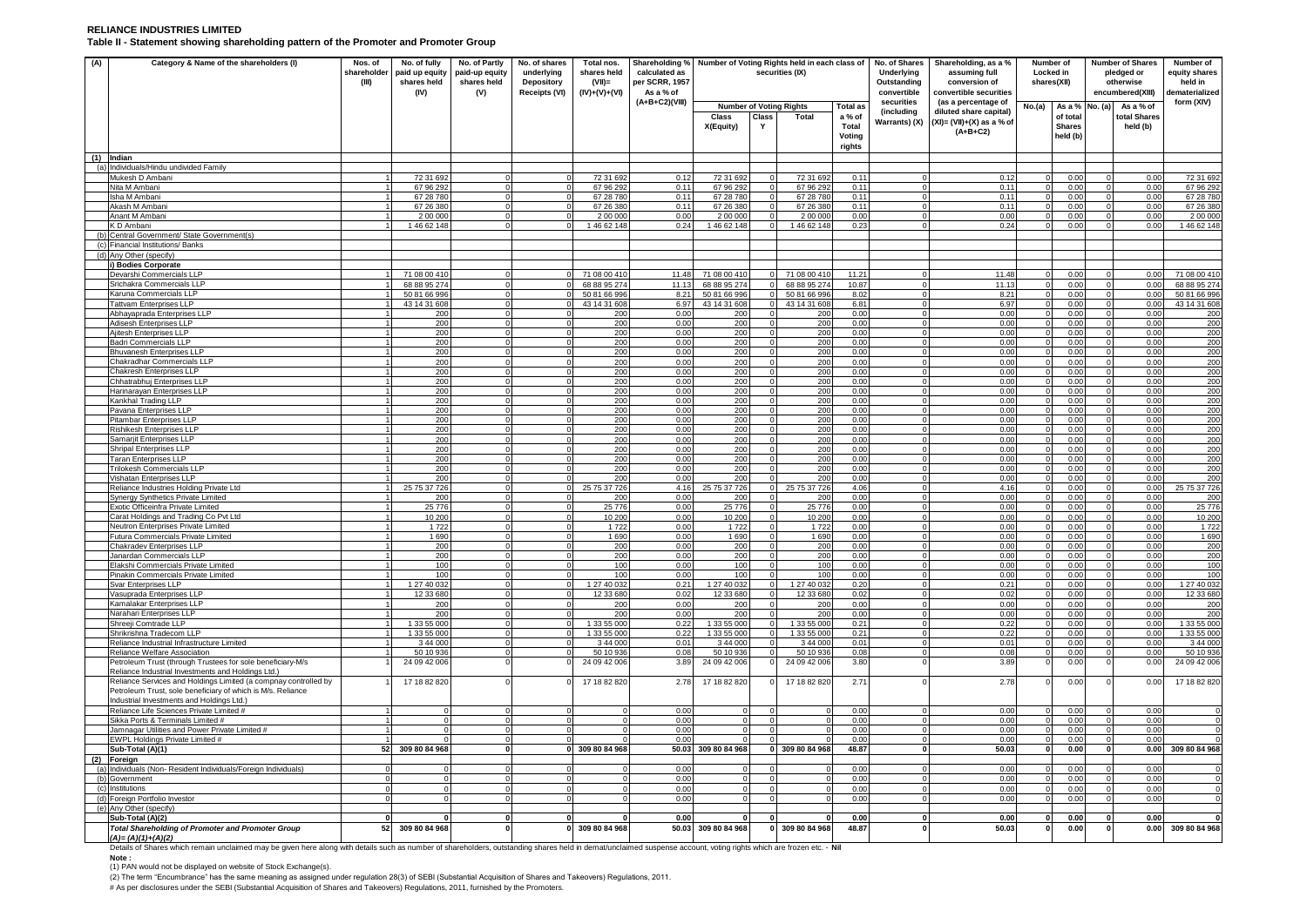#### **RELIANCE INDUSTRIES LIMITED Table III - Statement showing shareholding pattern of the Public shareholder**

| (B) | Category & Name of the<br>shareholders (I)                                                       | Nos. of<br>shareholder<br>(III) | No. of fully paid<br>up equity shares<br>held (IV) | No. of Partly<br>paid-up equity<br>shares held | No. of shares<br>underlying<br>Depository | Total nos.<br>shares held<br>$(VII) = (IV)+(V)+$ | Shareholdin<br>g %<br>calculated                       |                               |                                | Number of Voting Rights held in each class of<br>securities (IX) |                                | No. of Shares<br>Underlying<br>Outstanding | Shareholding, as a %<br>assuming full<br>conversion of                                      |          | Number of Locked in<br>shares(XII) | <b>Number of Shares</b><br>pledged or otherwise<br>encumbered(XIII)   | Number of equity<br>shares held in<br>dematerialized |
|-----|--------------------------------------------------------------------------------------------------|---------------------------------|----------------------------------------------------|------------------------------------------------|-------------------------------------------|--------------------------------------------------|--------------------------------------------------------|-------------------------------|--------------------------------|------------------------------------------------------------------|--------------------------------|--------------------------------------------|---------------------------------------------------------------------------------------------|----------|------------------------------------|-----------------------------------------------------------------------|------------------------------------------------------|
|     |                                                                                                  |                                 |                                                    | (V)                                            | Receipts (VI)                             | (VI)                                             | as per                                                 |                               | <b>Number of Voting Rights</b> |                                                                  | Total as a                     | convertible                                | convertible securities                                                                      | No.(a)   | As a % of                          | No. (Not<br>As a % of                                                 | form (XIV)                                           |
|     |                                                                                                  |                                 |                                                    |                                                |                                           |                                                  | <b>SCRR, 1957</b><br>As a % of<br>$(A+B+C2)$<br>(VIII) | Class<br>X(Equity)            | <b>Class Y</b>                 | Total                                                            | % of Total<br>Voting<br>rights | securities<br>(including<br>Warrants) (X)  | (as a percentage of<br>diluted share capital)<br>$(XI) = (VII)+(X)$ as a % of<br>$(A+B+C2)$ |          | total<br><b>Shares</b><br>held (b) | applicable)<br>total Shares<br>(a)<br>held (Not<br>applicable)<br>(b) |                                                      |
| (a) | (1) Institutions<br>Mutual Funds/UTI                                                             | <b>RF</b>                       | 32 49 12 73                                        |                                                |                                           | 32 49 12 737                                     | 5.25                                                   | 32 49 12 73                   |                                | 32 49 12 73                                                      | 5.13                           |                                            | 5.25                                                                                        |          | 0.00                               | <b>NA</b>                                                             | 32 41 28 802                                         |
|     | <b>SBI Mutual Funds</b>                                                                          |                                 | 7 39 28 333                                        |                                                | $\epsilon$                                | 7 39 28 333                                      | 1.19                                                   | 7 39 28 333                   |                                | 7 39 28 333                                                      | 1.17                           |                                            | 1.19                                                                                        |          | 0.00                               | <b>NA</b>                                                             | 7 39 26 399                                          |
| (b) | Venture Capital Funds                                                                            |                                 |                                                    |                                                |                                           |                                                  | 0.00                                                   |                               |                                |                                                                  | 0.00                           |                                            | 0.00                                                                                        |          | 0.00                               | <b>NA</b>                                                             |                                                      |
|     | Alternate Investment Funds                                                                       | 22                              | 31 97 59                                           |                                                |                                           | 31 97 591                                        | 0.05                                                   | 31 97 59                      |                                | 31 97 591                                                        | 0.05                           |                                            | 0.05                                                                                        |          | 0.00                               | <b>NA</b>                                                             | 31 97 59                                             |
|     | (d) Foreign Venture Capital Investors                                                            | $\Omega$                        |                                                    | ſ                                              | $^{\circ}$                                |                                                  | 0.00                                                   |                               |                                |                                                                  | 0.00                           |                                            | 0.00                                                                                        | $\Omega$ | 0.00                               | <b>NA</b>                                                             |                                                      |
|     | Foreign Portfolio Investors                                                                      | 1 2 6 0                         | 151 79 95 217                                      |                                                |                                           | 151 79 95 217                                    | 24.51                                                  | 151 79 95 217                 |                                | 151 79 95 217                                                    | 23.95                          |                                            | 24.5'                                                                                       |          | 0.00                               | <b>NA</b>                                                             | 151 79 95 21                                         |
|     | Europacific Growth Fund                                                                          |                                 | 21 95 71 043                                       |                                                |                                           | 21 95 71 043                                     | 3.55                                                   | 21 95 71 04                   |                                | 21 95 71 04                                                      | 3.46                           |                                            | 3.55                                                                                        |          | 0.00                               | <b>NA</b>                                                             | 21 95 71 04                                          |
|     | Government of Singapore                                                                          |                                 | 74670832                                           |                                                |                                           | 74670832                                         | 1.21                                                   | 74670832                      |                                | 74670832                                                         | 1.18                           |                                            | 1.21                                                                                        |          | 0.00                               | <b>NA</b>                                                             | 7 46 44 350                                          |
|     | Financial Institutions/ Banks                                                                    | 169                             | 18 86 338                                          |                                                |                                           | 18 86 338                                        | 0.03                                                   | 18 86 33                      |                                | 18 86 338                                                        | 0.03                           |                                            | 0.03                                                                                        |          | 0.00                               | <b>NA</b>                                                             | 16 59 34                                             |
| (g) | Insurance Companies                                                                              |                                 | 40 30 45 800                                       |                                                |                                           | 40 30 45 800                                     | 6.51                                                   | 40 30 45 80                   |                                | 40 30 45 800                                                     | 6.36                           |                                            | 6.51                                                                                        |          | 0.00                               | <b>NA</b>                                                             | 40 30 39 70                                          |
|     | Life Insurance Corporation of India                                                              |                                 | 38 98 44 638                                       |                                                |                                           | 38 98 44 638                                     | 6.3C                                                   | 38 98 44 638                  |                                | 38 98 44 638                                                     | 6.15                           |                                            | 6.30                                                                                        |          | 0.00                               | <b>NA</b>                                                             | 38 98 38 73                                          |
| (h) | Provident Funds/ Pension Funds                                                                   |                                 |                                                    |                                                |                                           |                                                  | 0.00                                                   |                               |                                |                                                                  | 0.00                           |                                            | 0.00                                                                                        |          | 0.00                               | <b>NA</b>                                                             |                                                      |
|     | Any Other (specify)                                                                              |                                 |                                                    |                                                |                                           |                                                  |                                                        |                               |                                |                                                                  |                                |                                            |                                                                                             |          |                                    |                                                                       |                                                      |
|     | i)Foreign Institutional Investors                                                                | 85                              | 20 22 268                                          | $\Omega$                                       | $\Omega$                                  | 20 22 268                                        | 0.03                                                   | 20 22 268                     | $\mathbf{O}$                   | 20 22 268                                                        | 0.03                           |                                            | 0.03                                                                                        | $\Omega$ | 0.00                               | <b>NA</b>                                                             | 18 91 222                                            |
|     | ii)Qualified Institutional Buyers<br>Sub-Total (B)(1)                                            | 28<br>1 6 5 4                   | 11 78 12 593<br>237 08 72 544                      |                                                |                                           | 11 78 12 593<br>237 08 72 544                    | 1.90<br>38.29                                          | 11 78 12 59:<br>237 08 72 544 | $\mathbf{0}$                   | 11 78 12 593<br>237 08 72 544                                    | 1.86<br>37.40                  |                                            | 1.90<br>38.29                                                                               |          | 0.00<br>0.00                       | <b>NA</b><br><b>NA</b>                                                | 11 78 12 593<br>236 97 24 465                        |
|     |                                                                                                  |                                 |                                                    |                                                |                                           |                                                  |                                                        |                               |                                |                                                                  |                                |                                            |                                                                                             |          |                                    |                                                                       |                                                      |
| (2) | Central Government/ State<br>Government(s)/ President of India                                   | 102                             | 1 20 20 356                                        |                                                |                                           | 1 20 20 356                                      | 0.19                                                   | 1 20 20 356                   |                                | 1 20 20 356                                                      | 0.19                           |                                            | 0.19                                                                                        |          | 0.00                               | <b>NA</b>                                                             | 90 59 214                                            |
|     | Sub-Total (B)(2)                                                                                 | 102                             | 1 20 20 356                                        | $\Omega$                                       | $\Omega$                                  | 1 20 20 356                                      | 0.19                                                   | 1 20 20 356                   | $\mathbf{0}$                   | 1 20 20 356                                                      | 0.19                           |                                            | 0.19                                                                                        |          | 0.00                               | <b>NA</b>                                                             | 90 59 214                                            |
|     | (3) Non-institutions                                                                             |                                 |                                                    |                                                |                                           |                                                  |                                                        |                               |                                |                                                                  |                                |                                            |                                                                                             |          |                                    |                                                                       |                                                      |
| (a  | Individuals -<br>) Individual shareholders holding<br>nominal share capital up to Rs. 2<br>akhs. | 22 28 959                       | 47 60 09 499                                       |                                                |                                           | 47 60 09 499                                     | 7.69                                                   | 47 60 09 499                  |                                | 47 60 09 499                                                     | 7.51                           |                                            | 7.69                                                                                        |          | 0.00                               | <b>NA</b>                                                             | 41 74 97 496                                         |
|     | ii) Individual shareholders holding<br>nominal share capital in excess of<br>Rs. 2 lakhs.        | 999                             | 6 47 72 472                                        |                                                |                                           | 6 47 72 472                                      | 1.05                                                   | 6 47 72 472                   |                                | 6 47 72 472                                                      | 1.02                           |                                            | 1.05                                                                                        |          | 0.00                               | <b>NA</b>                                                             | 6 44 67 378                                          |
| (b) | NBFCs registered with RBI                                                                        | 27                              | 63 704                                             |                                                |                                           | 63 704                                           | 0.00                                                   | 63 704                        |                                | 63704                                                            | 0.00                           |                                            | 0.00                                                                                        |          | 0.00                               | <b>NA</b>                                                             | 63 704                                               |
|     | <b>Employee Trusts</b>                                                                           |                                 |                                                    |                                                |                                           |                                                  | 0.00                                                   |                               |                                |                                                                  | 0.00                           |                                            | 0.00                                                                                        |          | 0.00                               | <b>NA</b>                                                             |                                                      |
| (d) | Overseas Depositories (holding DRs)<br>(balancing figure)                                        |                                 |                                                    |                                                |                                           |                                                  | 0.00                                                   |                               |                                |                                                                  | 0.00                           |                                            | 0.00                                                                                        |          | 0.00                               | <b>NA</b>                                                             |                                                      |
|     | (e) Any Other (specify)<br>Bodies Corporate                                                      | 6 6 9 3                         | 5 90 67 433                                        |                                                |                                           | 5 90 67 433                                      | 0.95                                                   | 59067433                      |                                | 5 90 67 433                                                      | 0.93                           |                                            | 0.95                                                                                        |          | 0.00                               | <b>NA</b>                                                             | 57963964                                             |
|     | i) Non Resident Indians-Repatriable                                                              | 21 006                          | 2 15 16 038                                        |                                                |                                           | 2 15 16 038                                      | 0.35                                                   | 2 15 16 038                   |                                | 2 15 16 038                                                      | 0.34                           |                                            | 0.35                                                                                        |          | 0.00                               | <b>NA</b>                                                             | 16668889                                             |
|     | iii) Non Resident Indians-Non<br>Repatriable                                                     | 15 2 34                         | 1 02 29 240                                        |                                                |                                           | 1 02 29 240                                      | 0.17                                                   | 1 02 29 240                   |                                | 1 02 29 240                                                      | 0.16                           |                                            | 0.17                                                                                        |          | 0.00                               | <b>NA</b>                                                             | 1011863                                              |
|     | iv) Overseas Corporate Bodies                                                                    | 14                              | 4 33 640                                           | $\Omega$                                       | $\Omega$                                  | 4 3 3 6 4 0                                      | 0.01                                                   | 4 3 3 6 4 0                   | 0                              | 4 3 3 6 4 0                                                      | 0.01                           |                                            | 0.01                                                                                        |          | 0.00                               | <b>NA</b>                                                             | 3 63 766                                             |
|     | v) Foreign Portfolio<br>Investors(Individual)                                                    |                                 | 1 0 5                                              |                                                |                                           | 1 0 5 5                                          | 0.00                                                   | 1 0 5 5                       |                                | 1 0 5                                                            | 0.00                           |                                            | 0.00                                                                                        |          | 0.00                               | <b>NA</b>                                                             | 1 0 5                                                |
|     | vi) Foreign National                                                                             | 25                              | 24 156                                             |                                                |                                           | 24 15                                            | 0.00                                                   | 24 15 6                       |                                | 24 15                                                            | 0.00                           |                                            | 0.00                                                                                        |          | 0.00                               | <b>NA</b>                                                             | 24 156                                               |
|     | vii) Clearing Member                                                                             | 458                             | 36 99 054                                          |                                                |                                           | 36 99 054                                        | 0.06                                                   | 36 99 054                     |                                | 36 99 054                                                        | 0.06                           |                                            | 0.06                                                                                        |          | 0.00                               | <b>NA</b>                                                             | 36 99 054                                            |
|     | viii) Unclaimed Shares Suspense<br>Account (Reg. 39 of SEBI LODR<br>Regulations, 2015)           |                                 | 76 01 325                                          |                                                |                                           | 76 01 325                                        | 0.12                                                   | 76 01 325                     |                                | 76 01 325                                                        | 0.12                           |                                            | 0.12                                                                                        |          | 0.00                               | <b>NA</b>                                                             | 76 01 325                                            |
|     | ix) Investor Education and Protection<br>Fund (IEPF) Authority                                   |                                 | 3 32 32 869                                        |                                                |                                           | 3 32 32 869                                      | 0.54                                                   | 3 32 32 869                   |                                | 3 32 32 869                                                      | 0.52                           |                                            | 0.54                                                                                        |          | 0.00                               | <b>NA</b>                                                             | 3 32 32 869                                          |
|     | x) Trusts                                                                                        | 174                             | 2 54 96 545                                        |                                                |                                           | 2 54 96 545                                      | 0.41                                                   | 2 54 96 545                   | $\Omega$                       | 2 54 96 545                                                      | 0.40                           |                                            | 0.41                                                                                        |          | 0.00                               | <b>NA</b>                                                             | 2 54 84 137                                          |
|     | xi) HUF                                                                                          | 34 07                           | 91 87 862                                          |                                                |                                           | 91 87 862                                        | 0.15                                                   | 91 87 862                     |                                | 91 87 862                                                        | 0.14                           |                                            | 0.15                                                                                        |          | 0.00                               | <b>NA</b>                                                             | 91 46 97                                             |
|     | xii) Pending Confirmation                                                                        |                                 |                                                    |                                                |                                           |                                                  | 0.00                                                   |                               |                                |                                                                  | 0.00                           |                                            | 0.00                                                                                        |          | 0.00                               | <b>NA</b>                                                             |                                                      |
|     | Sub-Total (B)(3)                                                                                 | 23 07 670                       | 71 13 34 892                                       | $\Omega$                                       | - 0                                       | 71 13 34 892                                     | 11.49                                                  | 71 13 34 892                  | $\mathbf{0}$                   | 71 13 34 892                                                     | 11.22                          |                                            | 11.49                                                                                       |          | 0.00                               | <b>NA</b>                                                             | 64 63 33 394                                         |
|     | Total Public Shareholding (B)=<br>(B)(1)+(B)(2)+(B)(3)'                                          | 23 09 4 26                      | 309 42 27 792                                      |                                                |                                           | 309 42 27 792                                    |                                                        | 49.97 309 42 27 792*          |                                | 0 309 42 27 792*                                                 | 48.81                          |                                            | 49.97                                                                                       |          | 0.00                               | <b>NA</b>                                                             | 302 51 17 073                                        |

Details of the shareholders acting as persons in Concert including their Shareholding (No. and %): Nil<br>Details of Shares which remain unclaimed may be given here along with details such as number of shareholders, outstandi

Note: (1) PAN would not be displayed on website of Stock Exchange(s).

(2) The above format needs to be disclosed along with the name of following persons: Institutions/Non Institutions holding more than 1% of total number of shares.

(3) W.r.t. the information pertaining to Depository Receipts, the same may be disclosed in the respective columns to the extent information available and the balance to be disclosed as held by custodian,<br>(4) NA denotes "No

(5)\* Includes 76 01 325 shares held in the Unclaimed Suspense Account and 3 32 32 869 shares held by Investor Education and Protection Fund (IEPF) Authority on which voting rights are frozen.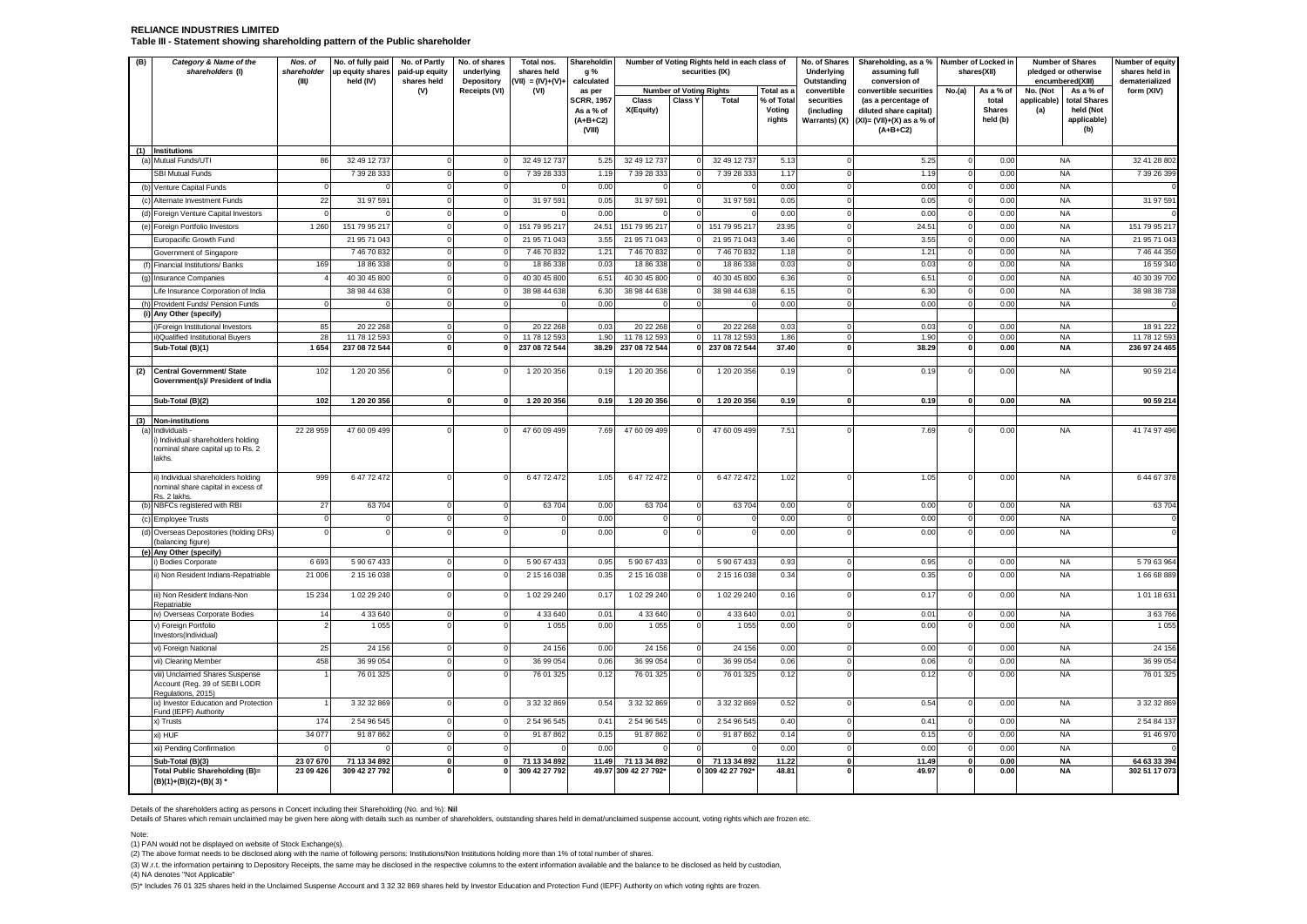### **RELIANCE INDUSTRIES LIMITED**

**Table IV - Statement showing shareholding pattern of the Non Promoter- Non Public shareholder**

| (C) | Category & Name of the shareholders (I)                                                           | Nos. of<br>shareholder (III) | paid up<br>equity   | No. of fully No. of Partly<br>paid-up<br>equity | No. of shares<br>underlying<br>Depository | Total nos.<br>shares held<br>(VII)= | Shareholding % Number of Voting Rights held in each class of<br>calculated as<br>per SCRR, 1957 |                   |                                | securities (IX) |                           | No. of Shares<br>Underlying<br>Outstanding | Shareholding, as a %<br>assuming full<br>conversion of                                | Number of<br>Locked in<br>shares(XII) | Number of Shares pledged<br>or otherwise<br>encumbered(XIII) |                           | Number of<br>equity shares<br>held in |
|-----|---------------------------------------------------------------------------------------------------|------------------------------|---------------------|-------------------------------------------------|-------------------------------------------|-------------------------------------|-------------------------------------------------------------------------------------------------|-------------------|--------------------------------|-----------------|---------------------------|--------------------------------------------|---------------------------------------------------------------------------------------|---------------------------------------|--------------------------------------------------------------|---------------------------|---------------------------------------|
|     |                                                                                                   |                              | shares held<br>(IV) | shares held<br>(V)                              | Receipts (VI)                             | $(IV)+(V)+(V)$                      | As a % of<br>(A+B+C2)(VIII)                                                                     |                   | <b>Number of Voting Rights</b> |                 | <b>Total as</b><br>a % of | convertible<br>securities                  | convertible securities No.<br>(as a percentage of                                     | As a % of<br>total Shares             | No. (Not<br>applicable)                                      | As a % of<br>total Shares | dematerialized<br>form (XIV)          |
|     |                                                                                                   |                              |                     |                                                 |                                           |                                     |                                                                                                 | Class X           | <b>Class Y</b>                 | Total           | Total<br>Votino<br>rights | (including                                 | diluted share capital)<br>Warrants) (X) $(x)$ (XI)= (VII)+(X) as a % of<br>$(A+B+C2)$ | held                                  |                                                              | held (Not<br>applicable)  |                                       |
| (1) | <b>Custodian/DR Holder</b>                                                                        |                              |                     |                                                 |                                           |                                     |                                                                                                 |                   |                                |                 |                           |                                            |                                                                                       |                                       |                                                              |                           |                                       |
|     | i) The Bank of New York Mellon for GDRs                                                           |                              |                     |                                                 | 14 68 90 770                              | 14 68 90 770                        | 2.37                                                                                            | 14 68 90 770      |                                | 0 14 68 90 770  | 2.32                      |                                            | 2.37                                                                                  | 0.00                                  | NA                                                           |                           | 14 68 57 470                          |
| (a) | Name of DR Holder (if available)                                                                  |                              |                     |                                                 |                                           |                                     |                                                                                                 |                   |                                |                 |                           |                                            |                                                                                       |                                       | NA                                                           |                           |                                       |
| (2) | <b>Employee Benefit Trust (under SEBI</b><br>(Share based Employee Benefit)<br>Regulations, 2014) |                              |                     |                                                 |                                           |                                     | 0.00                                                                                            |                   |                                |                 | 0.00                      |                                            | 0.00                                                                                  | 0.00                                  | NA                                                           |                           |                                       |
| (a) | Name (abc)                                                                                        |                              |                     |                                                 |                                           |                                     |                                                                                                 |                   |                                |                 |                           |                                            |                                                                                       |                                       | <b>NA</b>                                                    |                           |                                       |
|     | <b>Total Non- Promoter- Non Public</b><br>Shareholding $(C)=(C)(1)+(C)(2)$                        |                              |                     |                                                 | 14 68 90 770                              | 14 68 90 770                        |                                                                                                 | 2.37 14 68 90 770 |                                | 0 14 68 90 770  | 2.32                      |                                            | 2.37                                                                                  | 0.00                                  | NA                                                           |                           | 14 68 57 470                          |

**Note**

PAN would not be displayed on website of Stock Exchange(s).

(1) (2)

(2) The above format needs to disclose name of all holders holding more than 1% of total number of shares<br>(3) W.r.t. the information pertaining to Depository Receipts, the same may be disclosed in the respective columns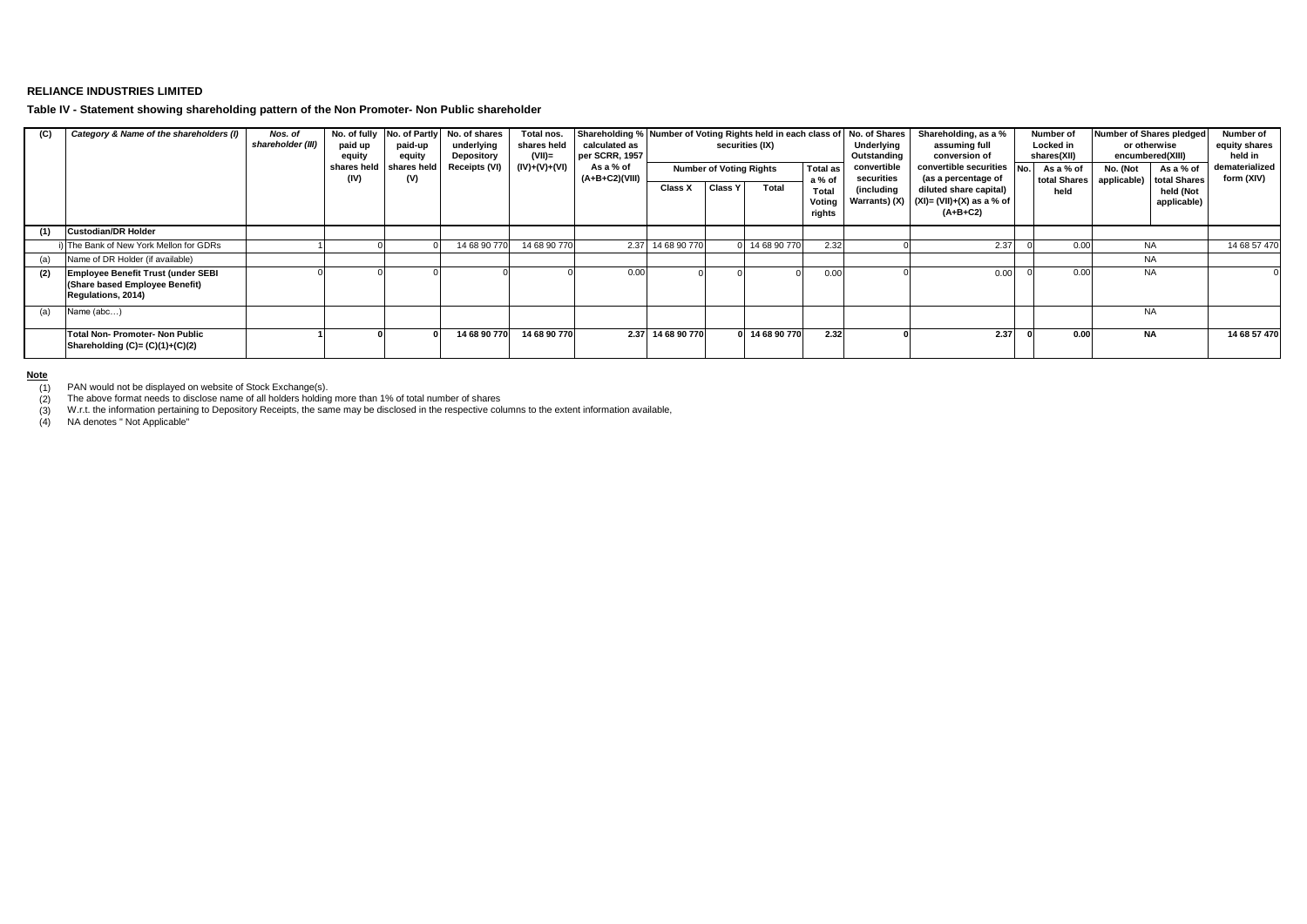## **RELIANCE INDUSTRIES LIMITED**

| Sr.<br><b>No</b> |                                                                                                                           | Details of the Significant Beneficial<br>Details of holding/exercise of right of the SBO in the reporting<br>Details of the registered owner (II)<br>Owner(SBO) (I)<br>company, whether direct or indirect*: (III)<br><b>Rights on</b> |                                |                    |                      |                             |                                                                      |                               | Date of                                        |                                                                             |
|------------------|---------------------------------------------------------------------------------------------------------------------------|----------------------------------------------------------------------------------------------------------------------------------------------------------------------------------------------------------------------------------------|--------------------------------|--------------------|----------------------|-----------------------------|----------------------------------------------------------------------|-------------------------------|------------------------------------------------|-----------------------------------------------------------------------------|
|                  | <b>Name</b>                                                                                                               | <b>Nationality</b>                                                                                                                                                                                                                     | <b>Name</b>                    | <b>Nationality</b> | <b>Shares</b><br>(%) | <b>Voting rights</b><br>(%) | distributable<br>(%) Dividend or<br>any other<br><b>Distribution</b> | <b>Exercise of</b><br>control | <b>Exercise of</b><br>significant<br>Influence | creation /<br>acquisition<br>of significant<br>beneficial<br>interest# (IV) |
|                  | 1 Mukesh D Ambani, Nita M<br>Ambani, Isha M Ambani,<br>Akash M Ambani and Anant<br>M Ambani, together and<br>collectively | India                                                                                                                                                                                                                                  | Devarshi Commercials LLP       | India              | 11.2127716           | 11.2127716                  | 11.2127716 No                                                        |                               | <b>No</b>                                      | 08-02-2019                                                                  |
|                  | 2 Mukesh D Ambani, Nita M<br>Ambani, Isha M Ambani,<br>Akash M Ambani and Anant<br>M Ambani, together and<br>collectively | India                                                                                                                                                                                                                                  | Srichakra Commercials LLP      | India              | 10.8672213           | 10.8672213                  | 10.8672213 No                                                        |                               | <b>No</b>                                      | 08-02-2019                                                                  |
|                  | 3 Mukesh D Ambani, Nita M<br>Ambani, Isha M Ambani,<br>Akash M Ambani and Anant<br>M Ambani, together and<br>collectively | India                                                                                                                                                                                                                                  | Karuna Commercials LLP         | India              | 8.0162594            | 8.0162594                   | 8.0162594 No                                                         |                               | No                                             | 08-02-2019                                                                  |
|                  | 4 Mukesh D Ambani, Nita M<br>Ambani, Isha M Ambani,<br>Akash M Ambani and Anant<br>M Ambani, together and<br>collectively | India                                                                                                                                                                                                                                  | <b>Tattvam Enterprises LLP</b> | India              | 6.8057699            | 6.8057699                   | 6.8057699 No                                                         |                               | No                                             | 08-02-2019                                                                  |
|                  | 5 Mukesh D Ambani, Nita M<br>Ambani, Isha M Ambani,<br>Akash M Ambani and Anant<br>M Ambani, together and<br>collectively | India                                                                                                                                                                                                                                  | Abhayaprada Enterprises<br>LLP | India              | 0.0000032            | 0.0000032                   | 0.0000032 No                                                         |                               | <b>No</b>                                      | 08-02-2019                                                                  |
|                  | 6 Mukesh D Ambani, Nita M<br>Ambani, Isha M Ambani,<br>Akash M Ambani and Anant<br>M Ambani, together and<br>collectively | India                                                                                                                                                                                                                                  | Adisesh Enterprises LLP        | India              | 0.0000032            | 0.0000032                   | 0.0000032 No                                                         |                               | <b>No</b>                                      | 08-02-2019                                                                  |
|                  | 7 Mukesh D Ambani, Nita M<br>Ambani, Isha M Ambani,<br>Akash M Ambani and Anant<br>M Ambani, together and<br>collectively | India                                                                                                                                                                                                                                  | Ajitesh Enterprises LLP        | India              | 0.0000032            | 0.0000032                   | 0.0000032 No                                                         |                               | No                                             | 08-02-2019                                                                  |
|                  | 8 Mukesh D Ambani, Nita M<br>Ambani, Isha M Ambani,<br>Akash M Ambani and Anant<br>M Ambani, together and<br>collectively | India                                                                                                                                                                                                                                  | <b>Badri Commercials LLP</b>   | India              | 0.0000032            | 0.0000032                   | 0.0000032 No                                                         |                               | No                                             | 08-02-2019                                                                  |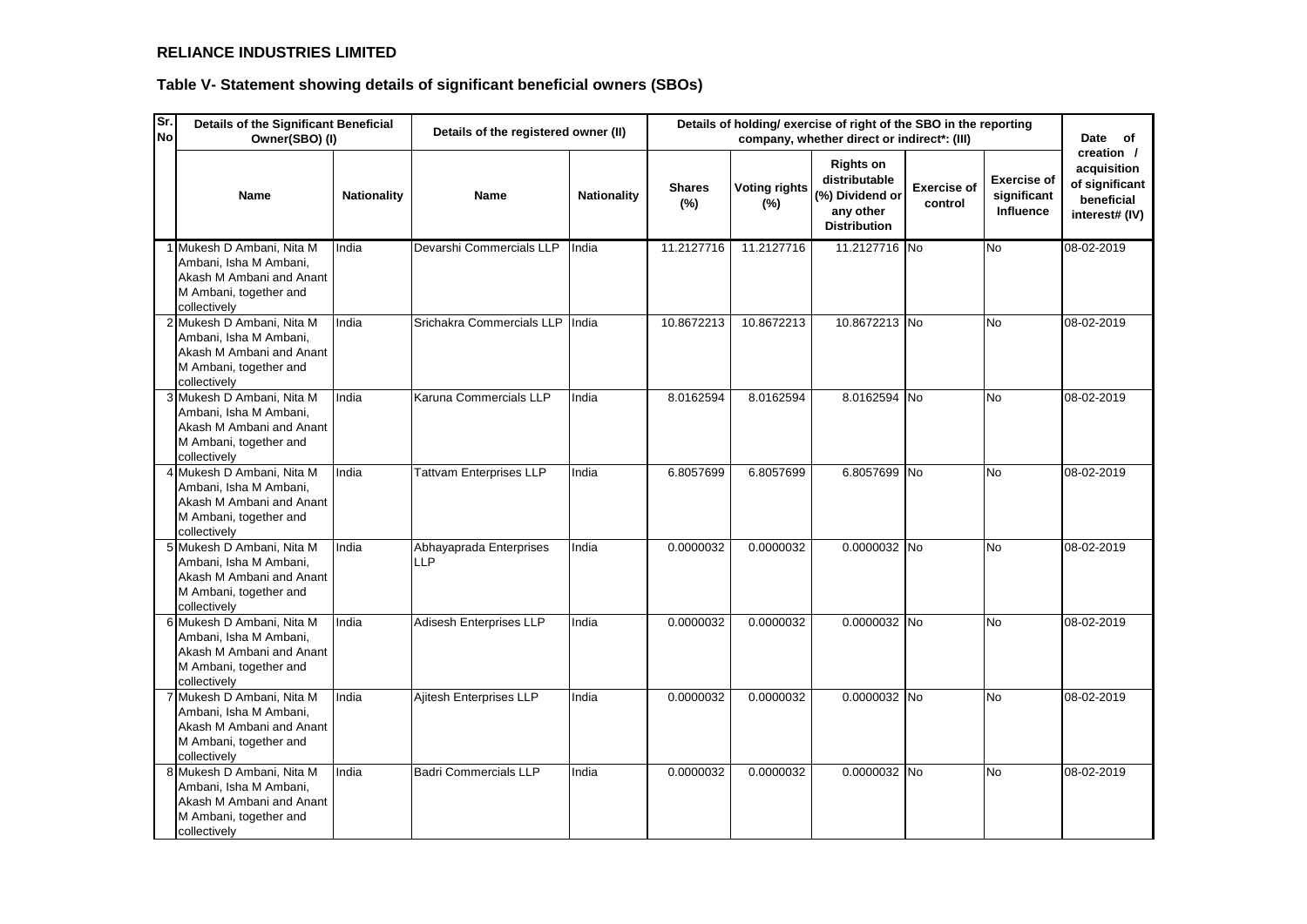| Sr.<br><b>No</b> | <b>Details of the Significant Beneficial</b><br>Owner(SBO) (I)                                                             |                    | Details of the registered owner (II)        | Details of holding/ exercise of right of the SBO in the reporting<br>Date of<br>company, whether direct or indirect*: (III) |                         |                                |                                                                                          |                               |                                                |                                                                             |  |  |
|------------------|----------------------------------------------------------------------------------------------------------------------------|--------------------|---------------------------------------------|-----------------------------------------------------------------------------------------------------------------------------|-------------------------|--------------------------------|------------------------------------------------------------------------------------------|-------------------------------|------------------------------------------------|-----------------------------------------------------------------------------|--|--|
|                  | Name                                                                                                                       | <b>Nationality</b> | <b>Name</b>                                 | <b>Nationality</b>                                                                                                          | <b>Shares</b><br>$(\%)$ | <b>Voting rights</b><br>$(\%)$ | <b>Rights on</b><br>distributable<br>(%) Dividend or<br>any other<br><b>Distribution</b> | <b>Exercise of</b><br>control | <b>Exercise of</b><br>significant<br>Influence | creation /<br>acquisition<br>of significant<br>beneficial<br>interest# (IV) |  |  |
|                  | 9 Mukesh D Ambani, Nita M<br>Ambani, Isha M Ambani,<br>Akash M Ambani and Anant<br>M Ambani, together and<br>collectively  | India              | Bhuvanesh Enterprises LLP                   | India                                                                                                                       | 0.0000032               | 0.0000032                      | 0.0000032 No                                                                             |                               | $\overline{N_{0}}$                             | 08-02-2019                                                                  |  |  |
|                  | 10 Mukesh D Ambani, Nita M<br>Ambani, Isha M Ambani,<br>Akash M Ambani and Anant<br>M Ambani, together and<br>collectively | India              | <b>Chakradhar Commercials</b><br><b>LLP</b> | India                                                                                                                       | 0.0000032               | 0.0000032                      | 0.0000032 No                                                                             |                               | <b>No</b>                                      | 08-02-2019                                                                  |  |  |
|                  | 11 Mukesh D Ambani, Nita M<br>Ambani, Isha M Ambani,<br>Akash M Ambani and Anant<br>M Ambani, together and<br>collectively | India              | <b>Chakresh Enterprises LLP</b>             | India                                                                                                                       | 0.0000032               | 0.0000032                      | 0.0000032 No                                                                             |                               | <b>No</b>                                      | 08-02-2019                                                                  |  |  |
|                  | 12 Mukesh D Ambani, Nita M<br>Ambani, Isha M Ambani,<br>Akash M Ambani and Anant<br>M Ambani, together and<br>collectively | India              | Chhatrabhuj Enterprises<br><b>LLP</b>       | India                                                                                                                       | 0.0000032               | 0.0000032                      | 0.0000032 No                                                                             |                               | <b>No</b>                                      | 08-02-2019                                                                  |  |  |
|                  | 13 Mukesh D Ambani, Nita M<br>Ambani, Isha M Ambani,<br>Akash M Ambani and Anant<br>M Ambani, together and<br>collectively | India              | Harinarayan Enterprises<br><b>LLP</b>       | India                                                                                                                       | 0.0000032               | 0.0000032                      | 0.0000032 No                                                                             |                               | <b>No</b>                                      | 08-02-2019                                                                  |  |  |
|                  | 14 Mukesh D Ambani, Nita M<br>Ambani, Isha M Ambani,<br>Akash M Ambani and Anant<br>M Ambani, together and<br>collectively | India              | Kankhal Trading LLP                         | India                                                                                                                       | 0.0000032               | 0.0000032                      | 0.0000032 No                                                                             |                               | <b>No</b>                                      | 08-02-2019                                                                  |  |  |
|                  | 15 Mukesh D Ambani, Nita M<br>Ambani, Isha M Ambani,<br>Akash M Ambani and Anant<br>M Ambani, together and<br>collectively | India              | Pavana Enterprises LLP                      | India                                                                                                                       | 0.0000032               | 0.0000032                      | 0.0000032 No                                                                             |                               | <b>No</b>                                      | 08-02-2019                                                                  |  |  |
|                  | 16 Mukesh D Ambani, Nita M<br>Ambani, Isha M Ambani,<br>Akash M Ambani and Anant<br>M Ambani, together and<br>collectively | India              | Pitambar Enterprises LLP                    | India                                                                                                                       | 0.0000032               | 0.0000032                      | 0.0000032 No                                                                             |                               | No                                             | 08-02-2019                                                                  |  |  |
|                  | 17 Mukesh D Ambani, Nita M<br>Ambani, Isha M Ambani,<br>Akash M Ambani and Anant<br>M Ambani, together and<br>collectively | India              | Rishikesh Enterprises LLP                   | India                                                                                                                       | 0.0000032               | 0.0000032                      | 0.0000032 No                                                                             |                               | <b>No</b>                                      | 08-02-2019                                                                  |  |  |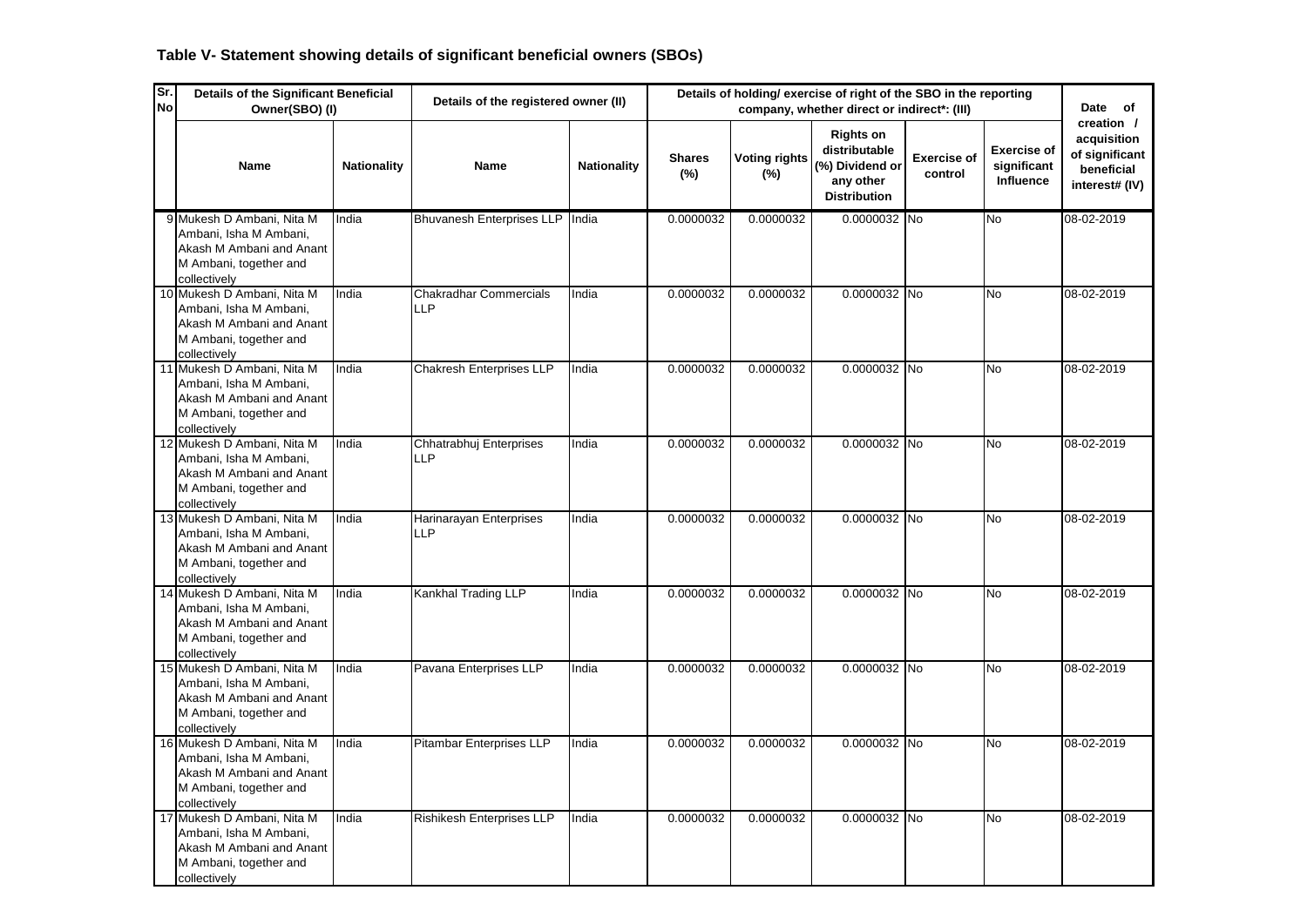| Sr.<br><b>No</b> | <b>Details of the Significant Beneficial</b><br>Owner(SBO) (I)                                                             |                    | Details of the registered owner (II)         | Details of holding/ exercise of right of the SBO in the reporting<br>Date of<br>company, whether direct or indirect*: (III) |                         |                                |                                                                                          |                               |                                                |                                                                             |  |
|------------------|----------------------------------------------------------------------------------------------------------------------------|--------------------|----------------------------------------------|-----------------------------------------------------------------------------------------------------------------------------|-------------------------|--------------------------------|------------------------------------------------------------------------------------------|-------------------------------|------------------------------------------------|-----------------------------------------------------------------------------|--|
|                  | <b>Name</b>                                                                                                                | <b>Nationality</b> | Name                                         | <b>Nationality</b>                                                                                                          | <b>Shares</b><br>$(\%)$ | <b>Voting rights</b><br>$(\%)$ | <b>Rights on</b><br>distributable<br>(%) Dividend or<br>any other<br><b>Distribution</b> | <b>Exercise of</b><br>control | <b>Exercise of</b><br>significant<br>Influence | creation /<br>acquisition<br>of significant<br>beneficial<br>interest# (IV) |  |
|                  | 18 Mukesh D Ambani, Nita M<br>Ambani, Isha M Ambani,<br>Akash M Ambani and Anant<br>M Ambani, together and<br>collectively | India              | Samarjit Enterprises LLP                     | India                                                                                                                       | 0.0000032               | 0.0000032                      | 0.0000032 No                                                                             |                               | <b>No</b>                                      | 08-02-2019                                                                  |  |
|                  | 19 Mukesh D Ambani, Nita M<br>Ambani, Isha M Ambani,<br>Akash M Ambani and Anant<br>M Ambani, together and<br>collectively | India              | <b>Shripal Enterprises LLP</b>               | India                                                                                                                       | 0.0000032               | 0.0000032                      | 0.0000032 No                                                                             |                               | <b>No</b>                                      | 08-02-2019                                                                  |  |
|                  | 20 Mukesh D Ambani, Nita M<br>Ambani, Isha M Ambani,<br>Akash M Ambani and Anant<br>M Ambani, together and<br>collectively | India              | <b>Taran Enterprises LLP</b>                 | India                                                                                                                       | 0.0000032               | 0.0000032                      | 0.0000032 No                                                                             |                               | No                                             | 08-02-2019                                                                  |  |
|                  | 21 Mukesh D Ambani, Nita M<br>Ambani, Isha M Ambani,<br>Akash M Ambani and Anant<br>M Ambani, together and<br>collectively | India              | <b>Trilokesh Commercials LLP</b>             | India                                                                                                                       | 0.0000032               | 0.0000032                      | 0.0000032 No                                                                             |                               | <b>No</b>                                      | 08-02-2019                                                                  |  |
|                  | 22 Mukesh D Ambani, Nita M<br>Ambani, Isha M Ambani,<br>Akash M Ambani and Anant<br>M Ambani, together and<br>collectively | India              | Vishatan Enterprises LLP                     | India                                                                                                                       | 0.0000032               | 0.0000032                      | 0.0000032 No                                                                             |                               | <b>No</b>                                      | 08-02-2019                                                                  |  |
|                  | 23 Mukesh D Ambani, Nita M<br>Ambani, Isha M Ambani,<br>Akash M Ambani and Anant<br>M Ambani, together and<br>collectively | India              | Reliance Industries Holding<br>Private Ltd   | India                                                                                                                       | 4.0626196               | 4.0626196                      | 4.0626196 No                                                                             |                               | <b>No</b>                                      | 08-02-2019                                                                  |  |
|                  | 24 Mukesh D Ambani, Nita M<br>Ambani, Isha M Ambani,<br>Akash M Ambani and Anant<br>M Ambani, together and<br>collectively | India              | <b>Synergy Synthetics Private</b><br>Limited | India                                                                                                                       | 0.0000032               | 0.0000032                      | 0.0000032 No                                                                             |                               | <b>No</b>                                      | 08-02-2019                                                                  |  |
|                  | 25 Mukesh D Ambani, Nita M<br>Ambani, Isha M Ambani,<br>Akash M Ambani and Anant<br>M Ambani, together and<br>collectively | India              | Exotic Officeinfra Private<br>Limited        | India                                                                                                                       | 0.0004066               | 0.0004066                      | 0.0004066 No                                                                             |                               | No                                             | 08-02-2019                                                                  |  |
|                  | 26 Mukesh D Ambani, Nita M<br>Ambani, Isha M Ambani,<br>Akash M Ambani and Anant<br>M Ambani, together and<br>collectively | India              | Carat Holdings and Trading<br>Co Pvt Ltd     | India                                                                                                                       | 0.0001609               | 0.0001609                      | 0.0001609 No                                                                             |                               | No                                             | 08-02-2019                                                                  |  |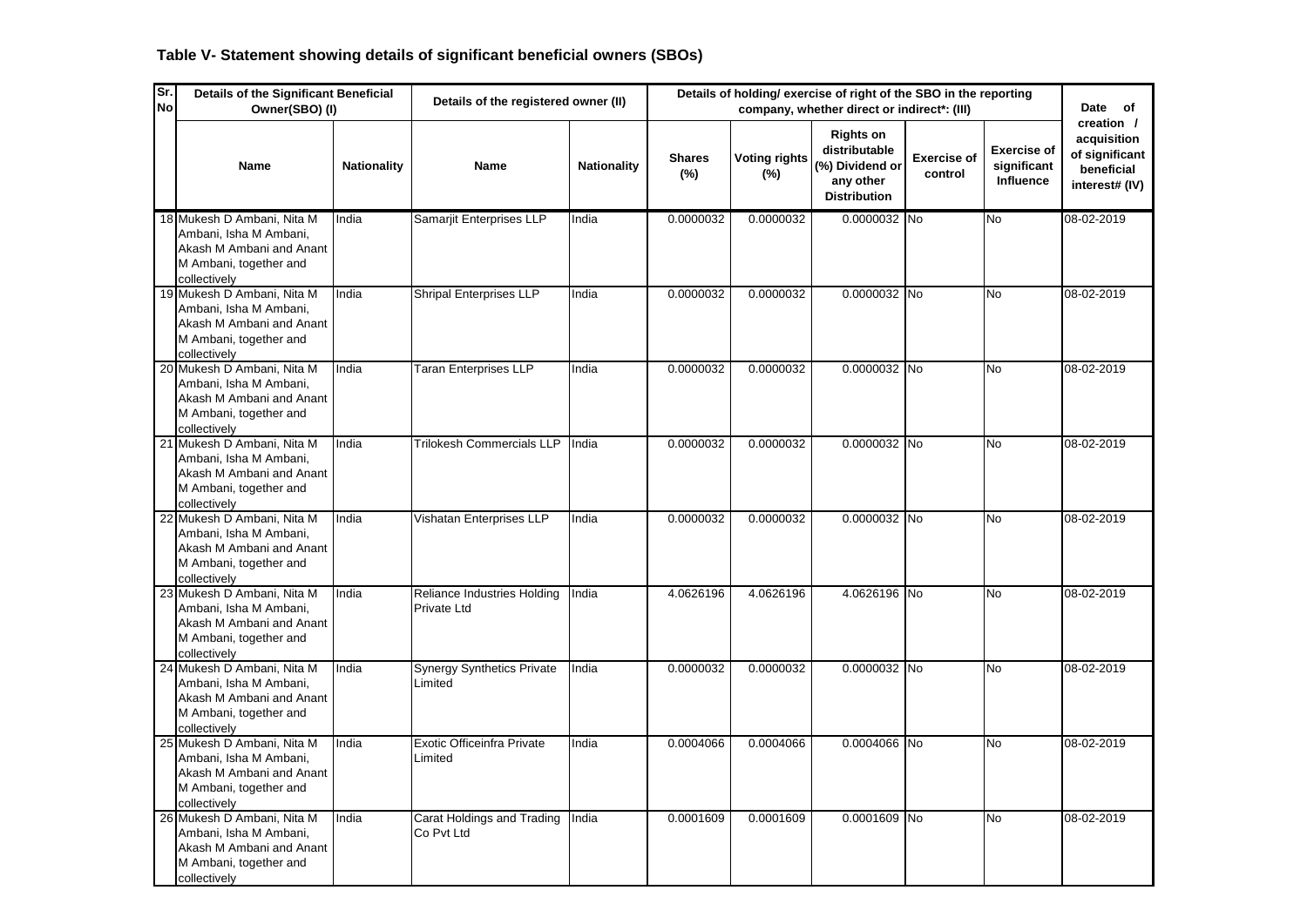| Sr.<br><b>No</b> | <b>Details of the Significant Beneficial</b><br>Owner(SBO) (I)                                                             |                    | Details of the registered owner (II)                 |                    | Details of holding/ exercise of right of the SBO in the reporting<br>Date of<br>company, whether direct or indirect*: (III)<br><b>Rights on</b> |                                |                                                                      |                               |                                                |                                                                             |  |
|------------------|----------------------------------------------------------------------------------------------------------------------------|--------------------|------------------------------------------------------|--------------------|-------------------------------------------------------------------------------------------------------------------------------------------------|--------------------------------|----------------------------------------------------------------------|-------------------------------|------------------------------------------------|-----------------------------------------------------------------------------|--|
|                  | Name                                                                                                                       | <b>Nationality</b> | Name                                                 | <b>Nationality</b> | <b>Shares</b><br>$(\%)$                                                                                                                         | <b>Voting rights</b><br>$(\%)$ | distributable<br>(%) Dividend or<br>any other<br><b>Distribution</b> | <b>Exercise of</b><br>control | <b>Exercise of</b><br>significant<br>Influence | creation /<br>acquisition<br>of significant<br>beneficial<br>interest# (IV) |  |
|                  | 27 Mukesh D Ambani, Nita M<br>Ambani, Isha M Ambani,<br>Akash M Ambani and Anant<br>M Ambani, together and<br>collectively | India              | Neutron Enterprises Private<br>Limited               | India              | 0.0000272                                                                                                                                       | 0.0000272                      | 0.0000272 No                                                         |                               | $\overline{N_{0}}$                             | 08-02-2019                                                                  |  |
|                  | 28 Mukesh D Ambani, Nita M<br>Ambani, Isha M Ambani,<br>Akash M Ambani and Anant<br>M Ambani, together and<br>collectively | India              | Futura Commercials Private India<br>Limited          |                    | 0.0000267                                                                                                                                       | 0.0000267                      | 0.0000267 No                                                         |                               | <b>No</b>                                      | 08-02-2019                                                                  |  |
|                  | 29 Mukesh D Ambani, Nita M<br>Ambani, Isha M Ambani,<br>Akash M Ambani and Anant<br>M Ambani, together and<br>collectively | India              | <b>Chakradev Enterprises LLP</b>                     | India              | 0.0000032                                                                                                                                       | 0.0000032                      | 0.0000032 No                                                         |                               | <b>No</b>                                      | 08-02-2019                                                                  |  |
|                  | 30 Mukesh D Ambani, Nita M<br>Ambani, Isha M Ambani,<br>Akash M Ambani and Anant<br>M Ambani, together and<br>collectively | India              | Janardan Commercials LLP                             | India              | 0.0000032                                                                                                                                       | 0.0000032                      | 0.0000032 No                                                         |                               | <b>No</b>                                      | 08-02-2019                                                                  |  |
|                  | 31 Mukesh D Ambani, Nita M<br>Ambani, Isha M Ambani,<br>Akash M Ambani and Anant<br>M Ambani, together and<br>collectively | India              | Elakshi Commercials Private India<br>Limited         |                    | 0.0000016                                                                                                                                       | 0.0000016                      | 0.0000016 No                                                         |                               | <b>No</b>                                      | 08-02-2019                                                                  |  |
|                  | 32 Mukesh D Ambani, Nita M<br>Ambani, Isha M Ambani,<br>Akash M Ambani and Anant<br>M Ambani, together and<br>collectively | India              | <b>Pinakin Commercials</b><br><b>Private Limited</b> | India              | 0.0000016                                                                                                                                       | 0.0000016                      | 0.0000016 No                                                         |                               | No                                             | 08-02-2019                                                                  |  |
|                  | 33 Mukesh D Ambani, Nita M<br>Ambani, Isha M Ambani,<br>Akash M Ambani and Anant<br>M Ambani, together and<br>collectively | India              | Svar Enterprises LLP                                 | India              |                                                                                                                                                 | 0.2009721                      |                                                                      | - No                          | <b>No</b>                                      | 08-02-2019                                                                  |  |
|                  | 34 Mukesh D Ambani, Nita M<br>Ambani, Isha M Ambani,<br>Akash M Ambani and Anant<br>M Ambani, together and<br>collectively | India              | Vasuprada Enterprises LLP                            | India              |                                                                                                                                                 | 0.0194611                      |                                                                      | No                            | No                                             | 08-02-2019                                                                  |  |
|                  | 35 Mukesh D Ambani, Nita M<br>Ambani, Isha M Ambani,<br>Akash M Ambani and Anant<br>M Ambani, together and<br>collectively | India              | Kamalakar Enterprises LLP                            | India              |                                                                                                                                                 | 0.0000032                      |                                                                      | <b>No</b>                     | <b>No</b>                                      | 08-02-2019                                                                  |  |